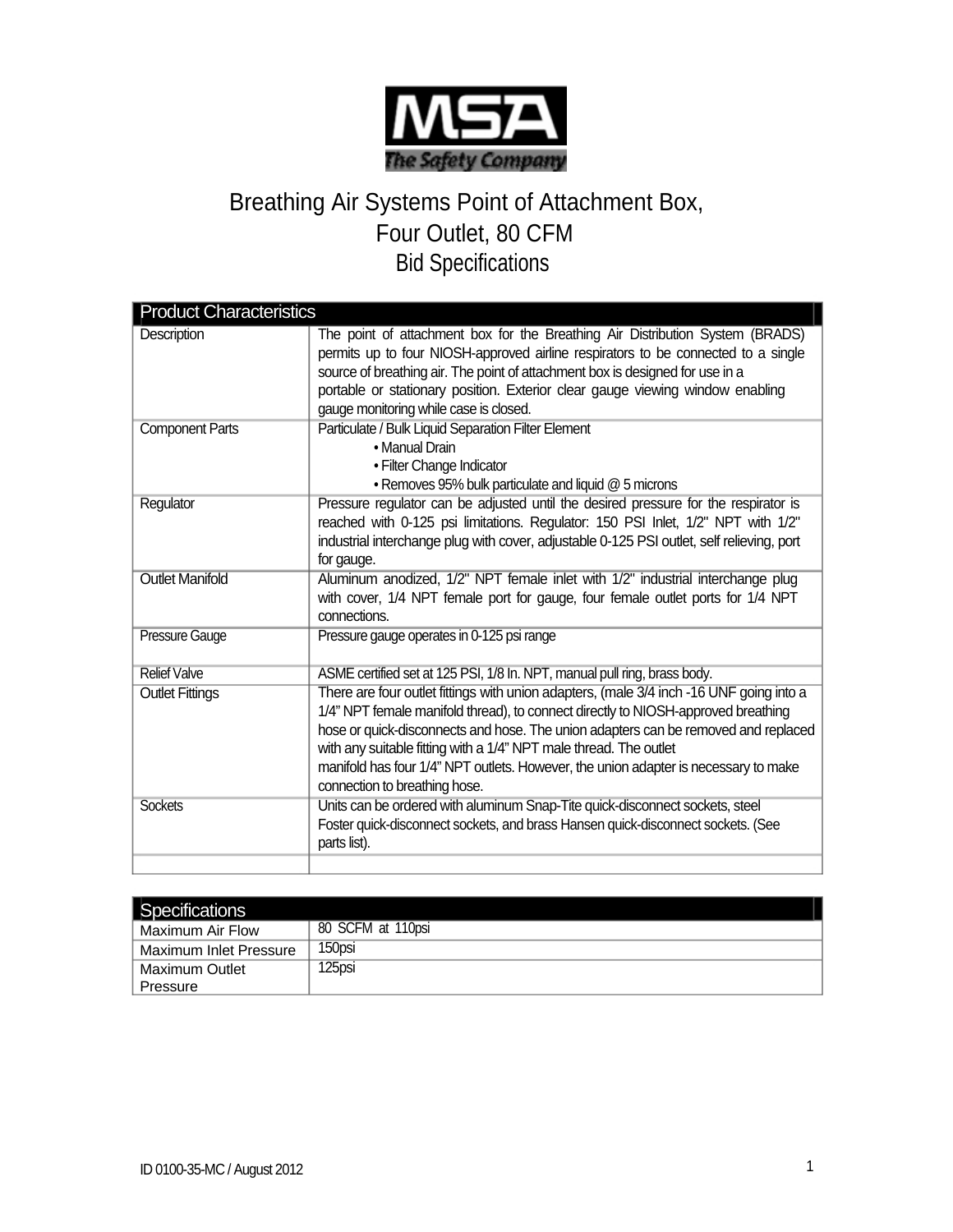| <b>Physical Characteristics</b> |                                                                                                                                                                                                                                                                                                                                                                                                               |
|---------------------------------|---------------------------------------------------------------------------------------------------------------------------------------------------------------------------------------------------------------------------------------------------------------------------------------------------------------------------------------------------------------------------------------------------------------|
| Weight                          | 18 pounds packaged.                                                                                                                                                                                                                                                                                                                                                                                           |
| Packaging                       | Carton must be single wall C flute corrugated, with an ECT value of 32 or greater                                                                                                                                                                                                                                                                                                                             |
|                                 | mark part number on package.                                                                                                                                                                                                                                                                                                                                                                                  |
| Cushioning                      | "Sealed Foam" as required to protect product.                                                                                                                                                                                                                                                                                                                                                                 |
| <b>Carrying Case</b>            | Protective carrying case is constructed of durable corrosion resistant materials with<br>pressure equalization valve so the case can be opened after exposure to a change of<br>atmospheric conditions. Pelican case is green (Pantone 355C), poly blend plastic, pressure<br>equalization valve, serial number label for unit warranty, with window to read pressure<br>gauge labels identifying user items. |
| <b>Operation Label</b>          | Located inside the cover.                                                                                                                                                                                                                                                                                                                                                                                     |
| Serial Number Label             | Located inside the cover.                                                                                                                                                                                                                                                                                                                                                                                     |
| <b>Instruction Manual</b>       | Located inside the case. Manual instructions in English, French and Spanish.                                                                                                                                                                                                                                                                                                                                  |

Breathing Air Systems Point of Attachment Box, Four Outlet, 80 CFM Description (see diagram below)

- 1. Pressure Regulator
- 2. Pressure Gauge
- 3. 125 psi Pressure Relief Valve
- 4. Outlet Connections: Union Adapter Snap-Tite Socket Foster Steel Socket Hansen Brass Socket
- 7. Filter Change Kit \*
- 8. Filter Change Indicator
- 9. O-Ring
- 10. Element
- 11. Auto Drain
- 12. Plastic Filter Bowl
- 13. Metal Bowl Guard

- 5. Filter Assembly
- 6. Inlet,  $\frac{1}{2}$ " NPT Female Inlet with  $\frac{1}{2}$ " Industrial Interchange Plug with Cover

\* Included In Whip Assembly: Hose, Bleeder Valve, Check Valve, 90 Degree Elbow, CGA 347 Hand Connection Nut & Nipple.